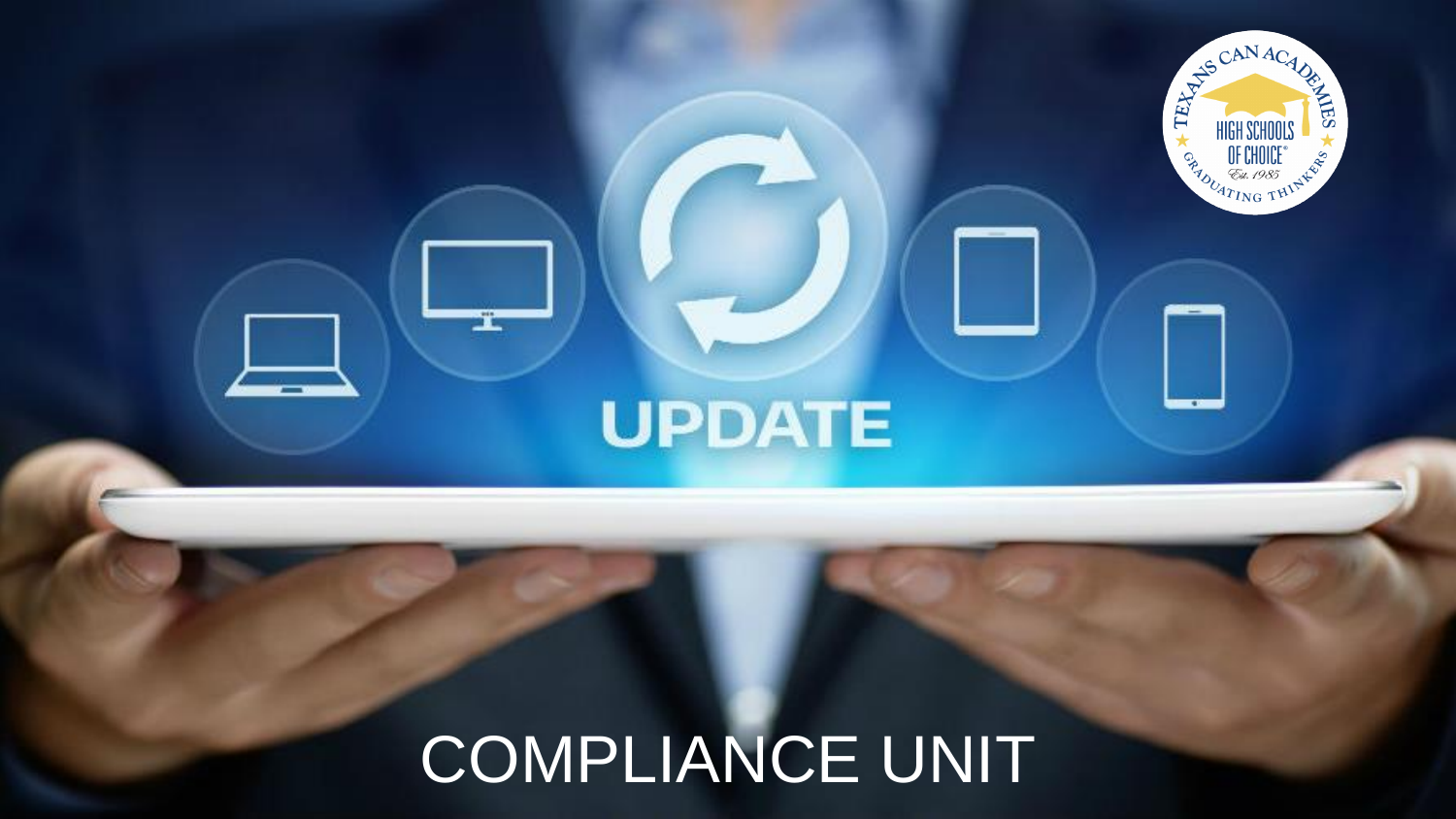

# Agenda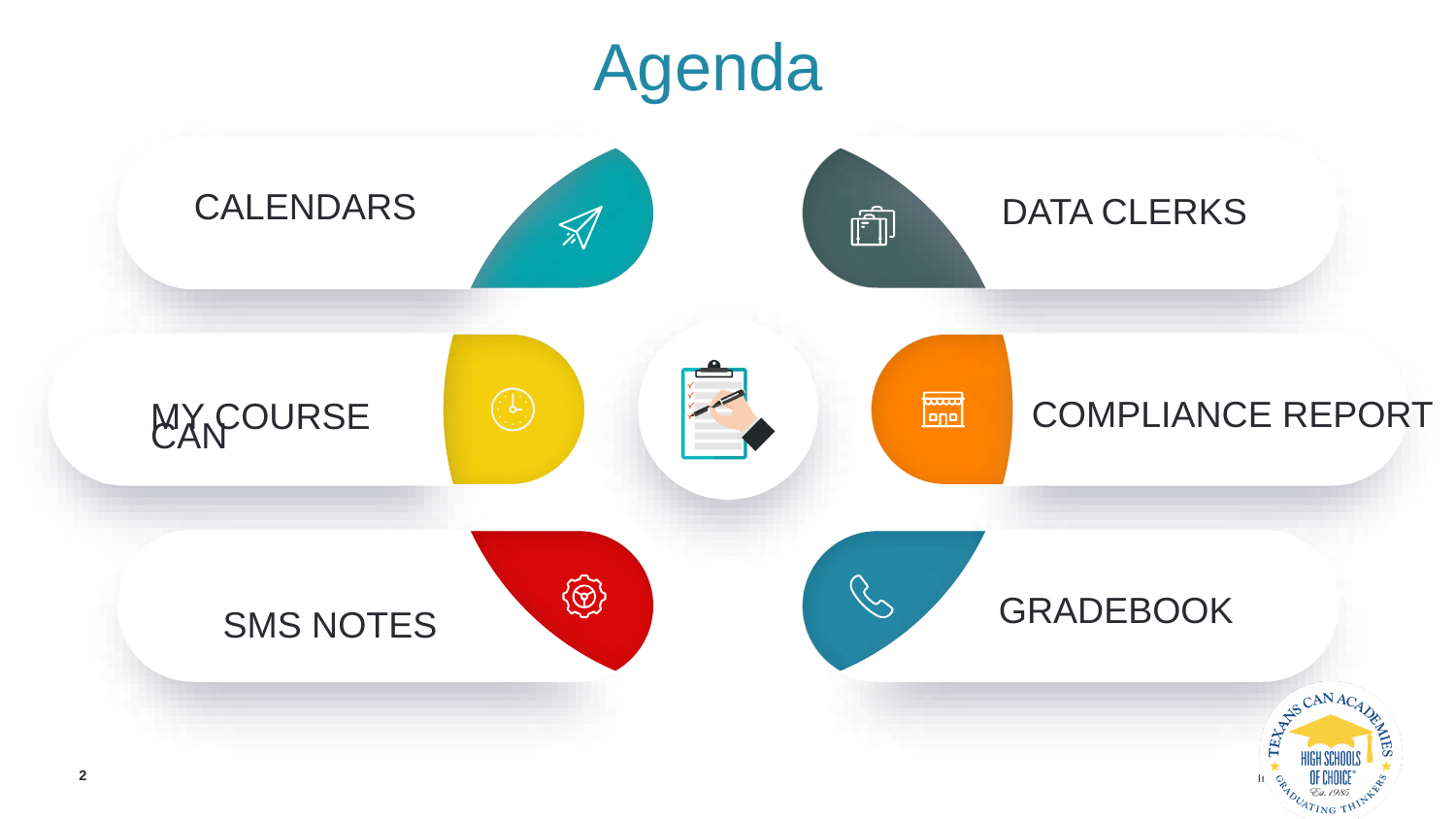

# CALENDARS



•**Austin campus:** Closure Bad Weather days observed Feb 3 & 4. The Bad Weather days of 4/21/22 & 4/15/22 are now student attendance.

•**Dallas campuses:** Closure Bad Weather days observed Feb 3 & 4. The Bad Weather days of 4/18/22 & 4/29/22 are now student attendance days.

•**Ft. Worth campuses:** Closure Bad Weather days observed 2/4/22. The Bad Weather day of 4/26/22 is now a student attendance date. Staff Dev. 2/4/22 cancelled due to weather rescheduled for Holiday 4/15/22 is now a Staff Development.

•**Houston campuses:** Closure Bad Weather days observed Feb 3. The Teacher Workday 6/13/22 is now a Student Attendance, Teacher workday now 6/14/22.

•**San Antonio Can campus:** Closure Bad Weather days observed Feb 3 & 4. The 3/4/22 Bad Weather & 4/15/22 Easter Break dates are now both Student Attendance dates.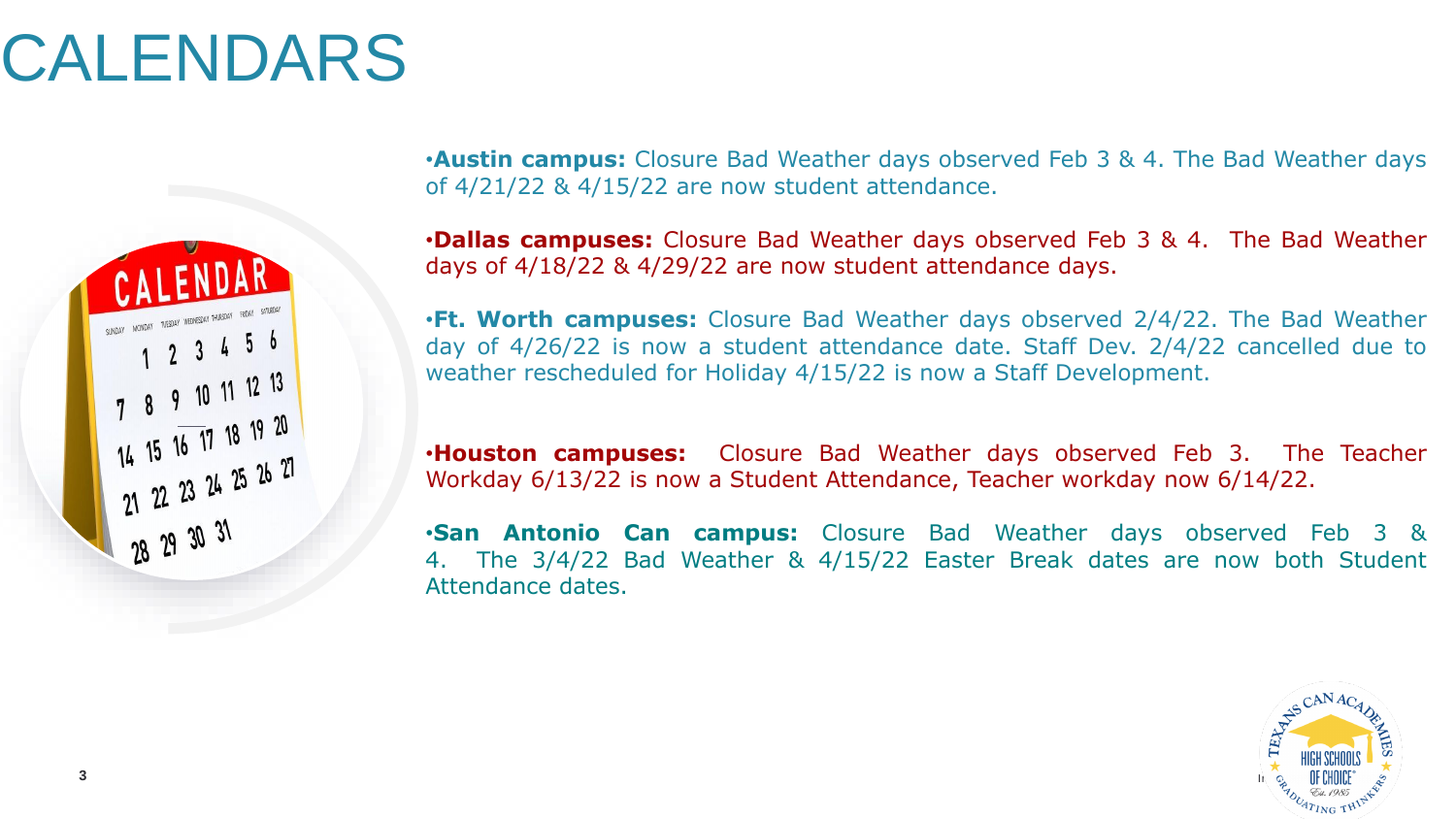

# My Course Can



#### Grading Lesson Plan

Be sure that all your lesson plans are graded weekly

#### Feedback

The Grading must correlate with feedback

#### **Notifications**

Friday 5 PM, Saturday 7 PM, Sunday 7 PM and Monday 6:30 AM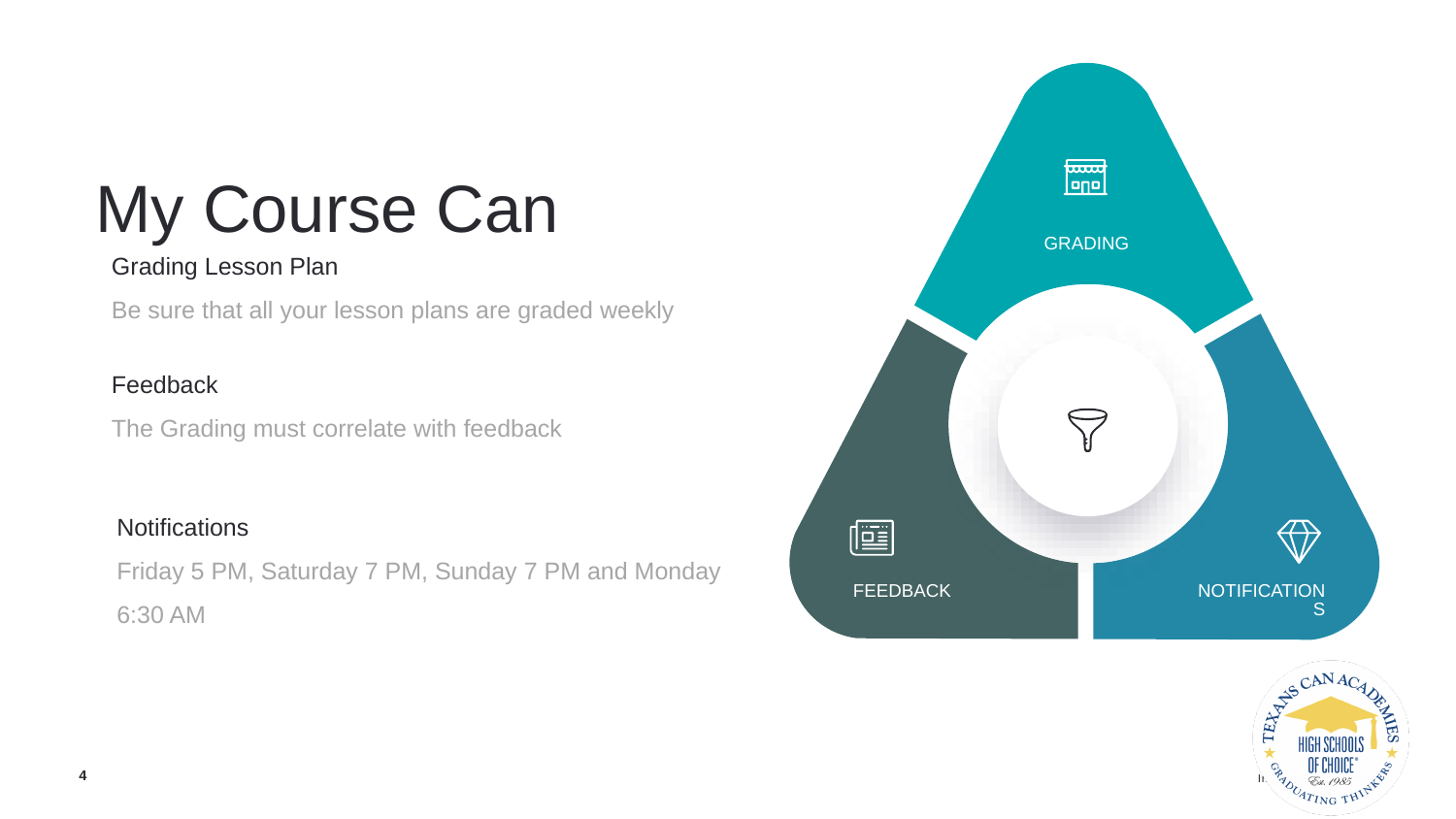

# SMS Notes • Student Profile • Documents

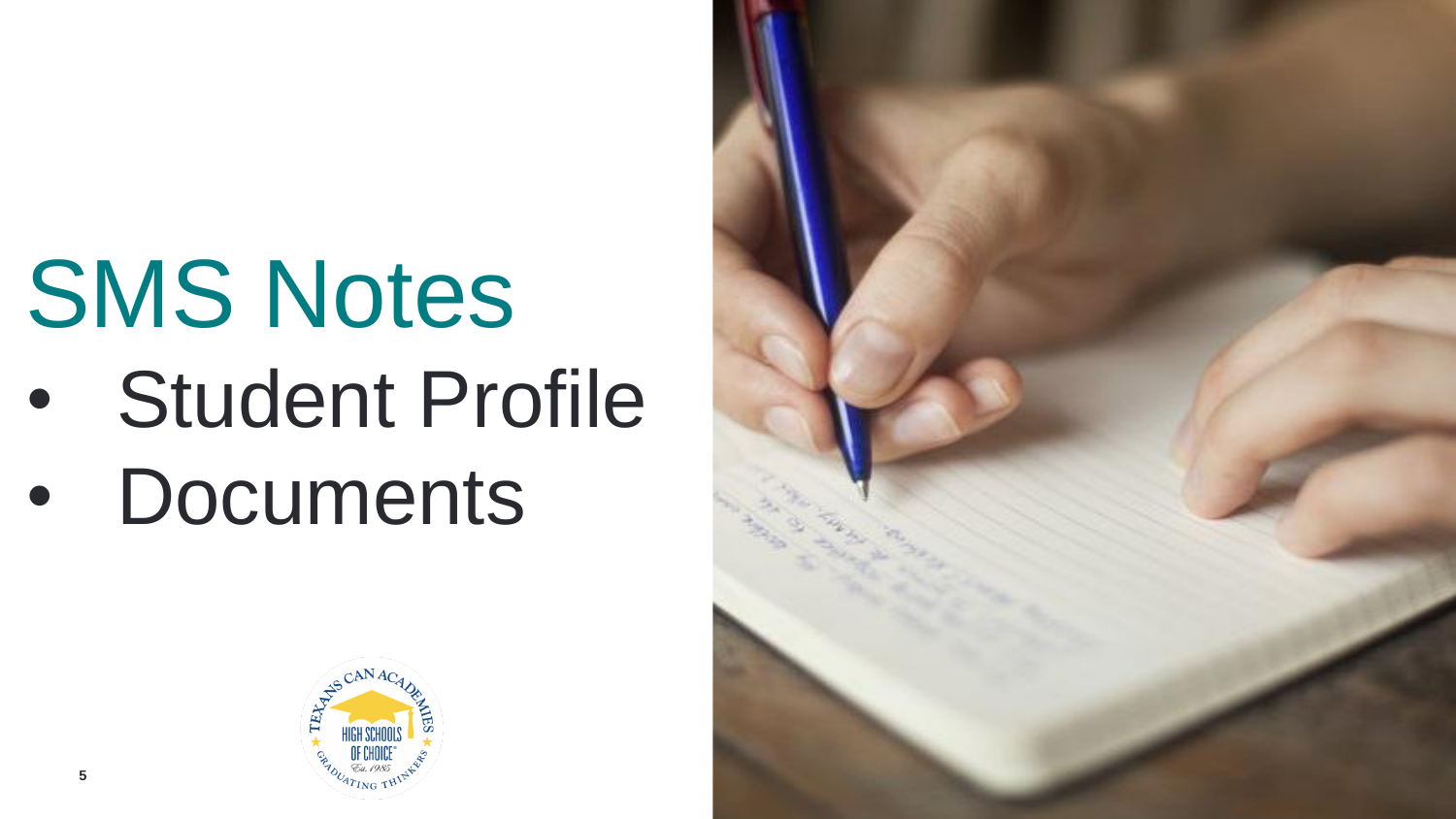



#### FAFSA Eligibility – Transcript Issue

#### At Risk Submit on Time

#### **TREx**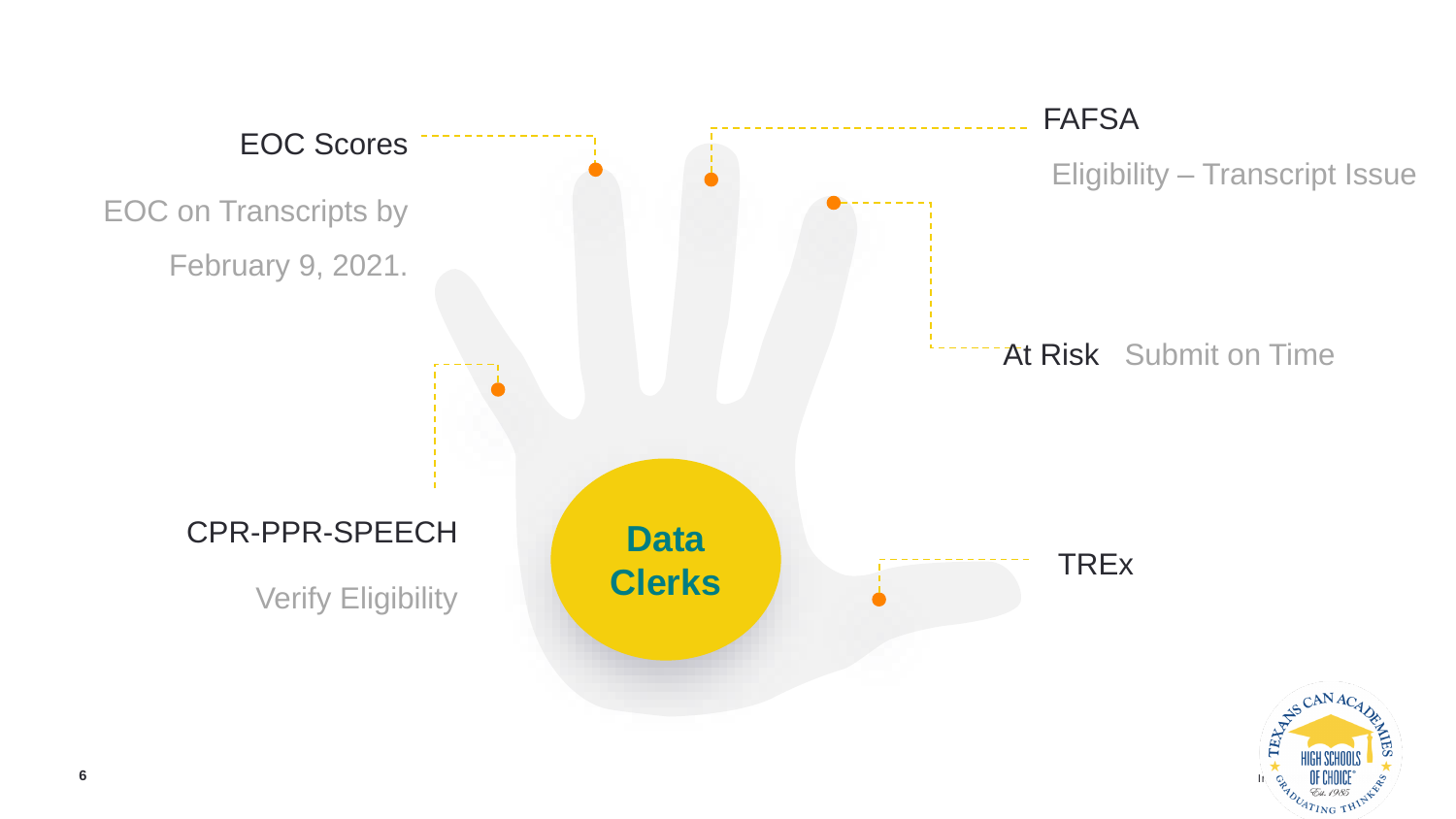

# Gradebook

#### Grades are entered in Schoology



# schoology<sup>®</sup>





# eSchoolPLUS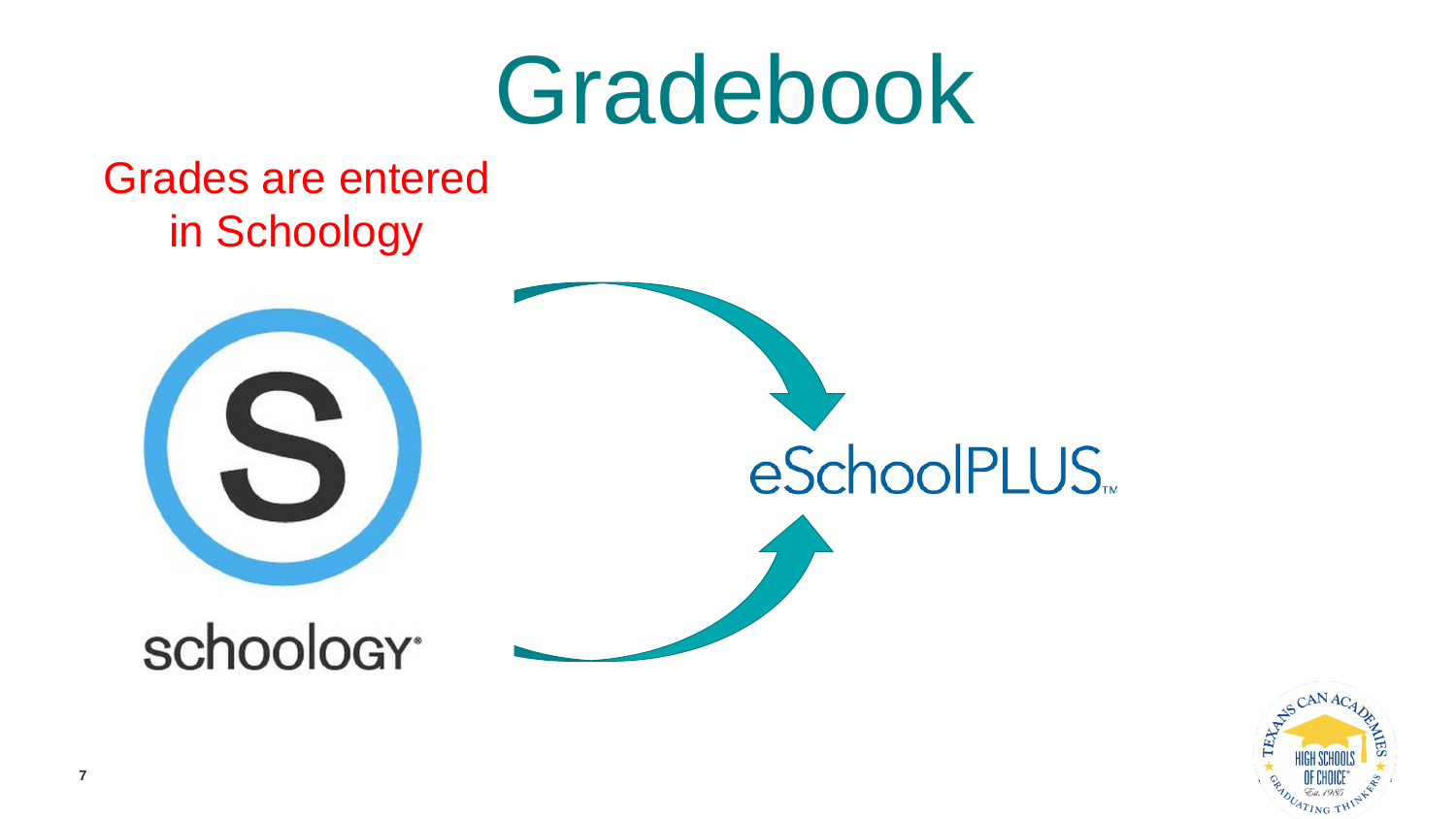

# Gradebook

### Learning Management System (LMS)



# schoology<sup>®</sup>



### Student Information System (SIS)

# eSchoolPLUS.

### WHY???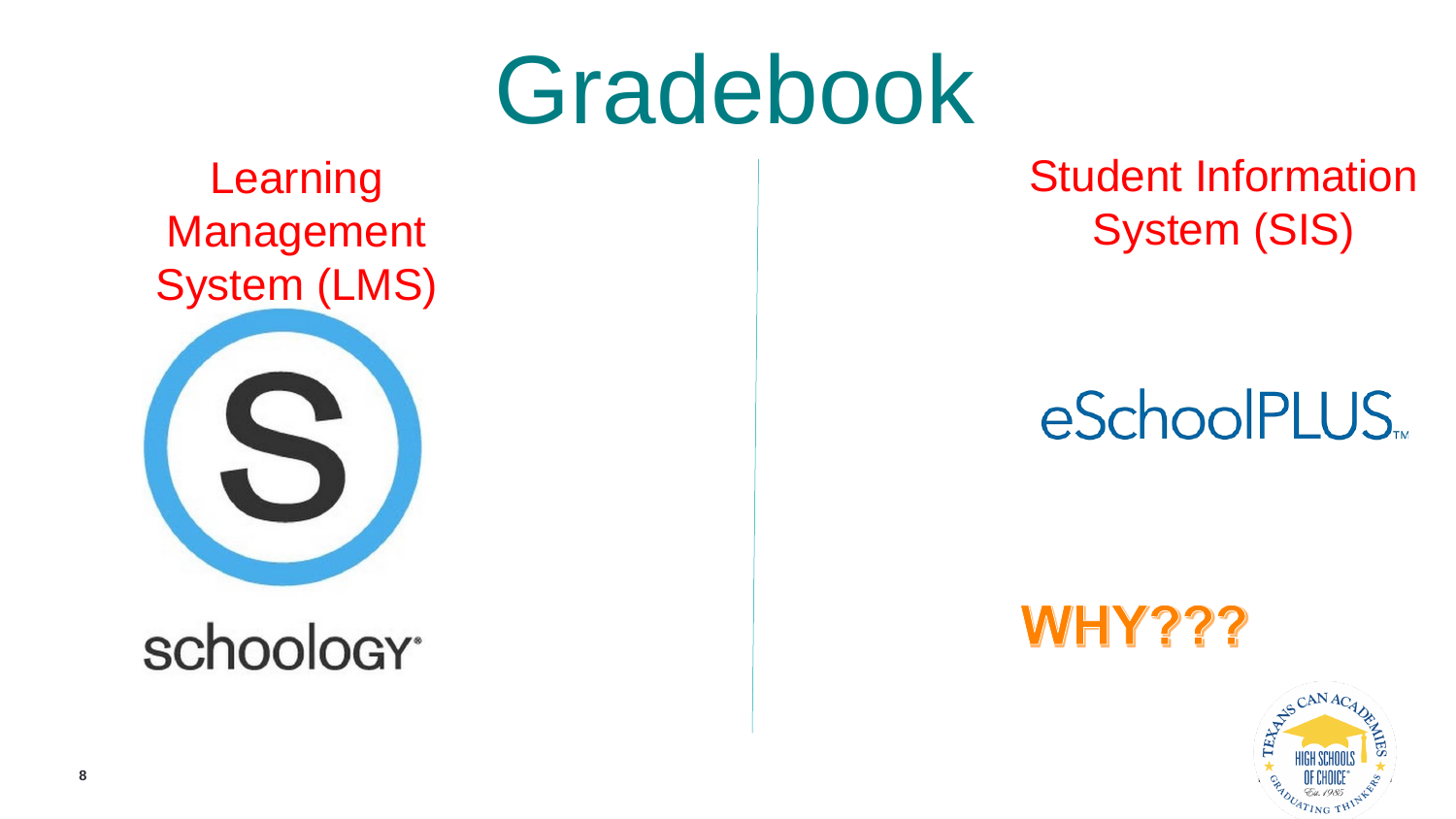





**Learning Management System (LMS)** 

- Focus is on delivery of content to students (like homework assignments, tests, quizzes, etc...)
- Primarily used by teachers and students, but can extend to parents and school administrators.

# eSchoolPLUS.

#### **Student Information System (SIS)**

- Focus is on record keeping (student info, attendance, grades, discipline, etc...)
- Primarily used by school administrators, but can extend to students, teachers and parents.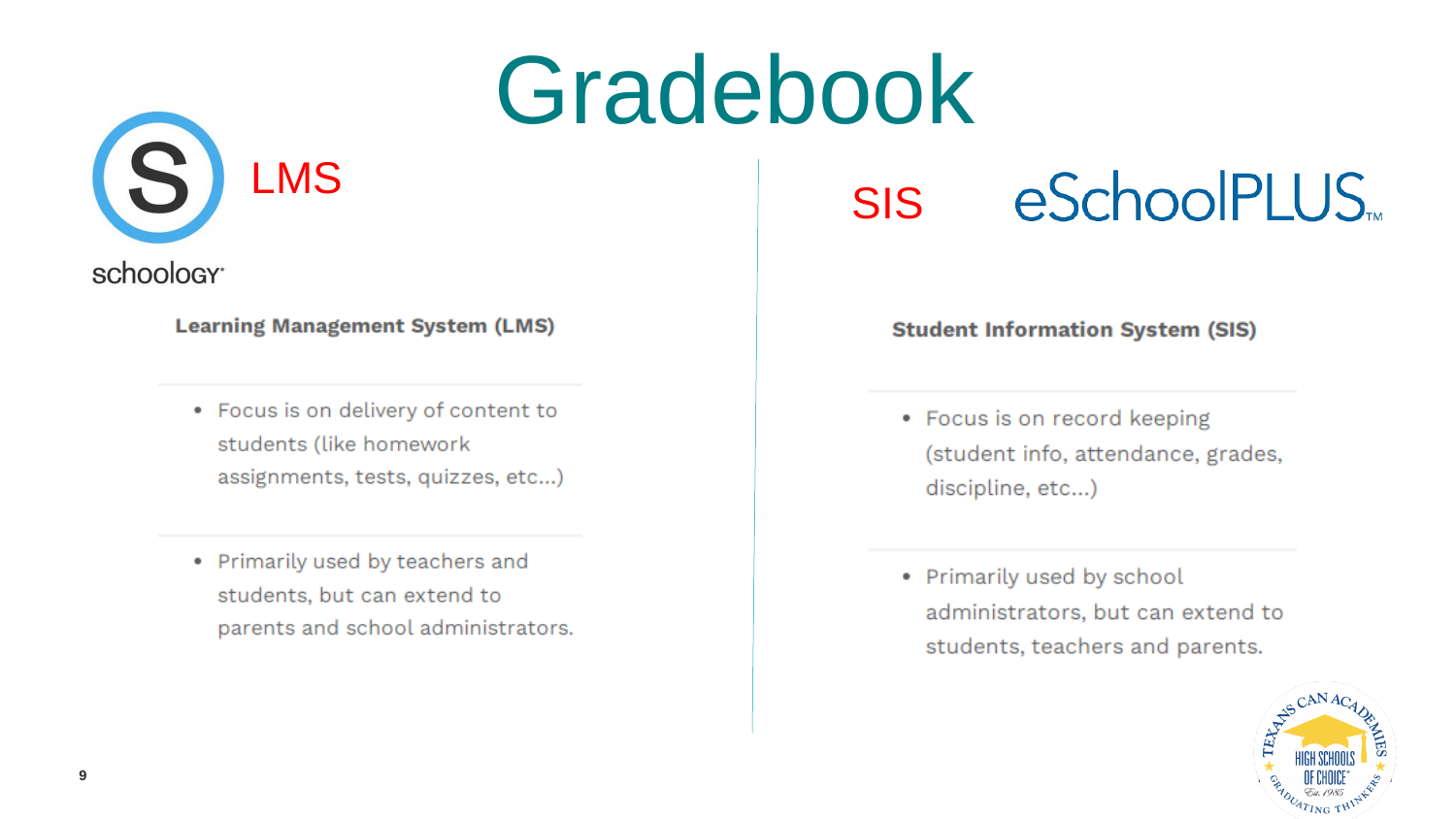

#### $\begin{array}{c}\n0 \\
\hline\n0\n\end{array}$ **Schoology**

## **eSchool (Impersonate)**



# **Grade by Term (Cognos)**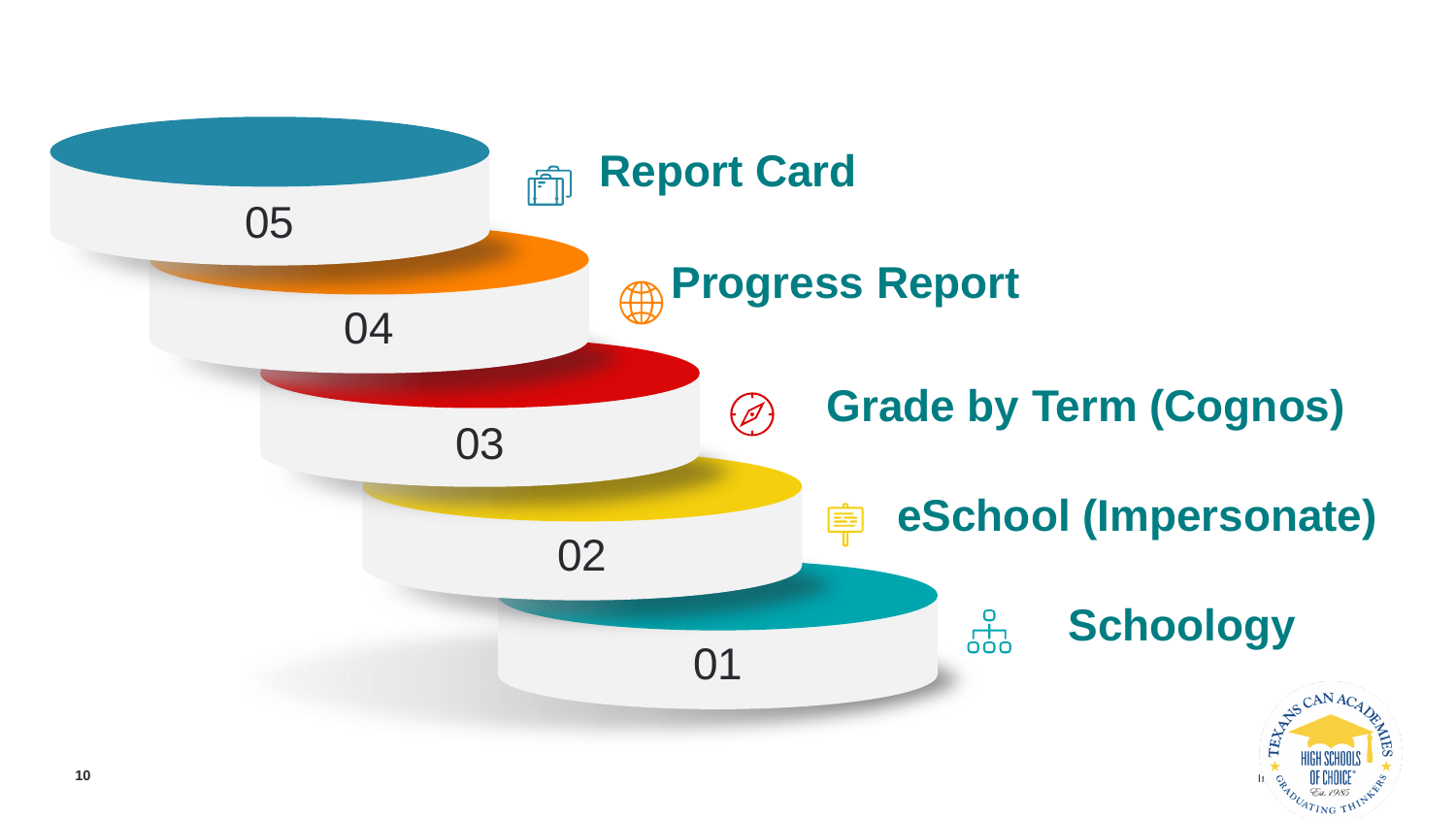Principals Review

Weekly Grades are in

Teachers Input **Grades** 

#### Progress Report

Verify the Progress report

before distribution -

**Validation** 



Principals Review Weekly Grades are in

#### Report Cards

- Verify the report
- before distribution –
- Validation Report

#### Report Cards

#### Verify the Report For



#### Teachers Input **Grades**